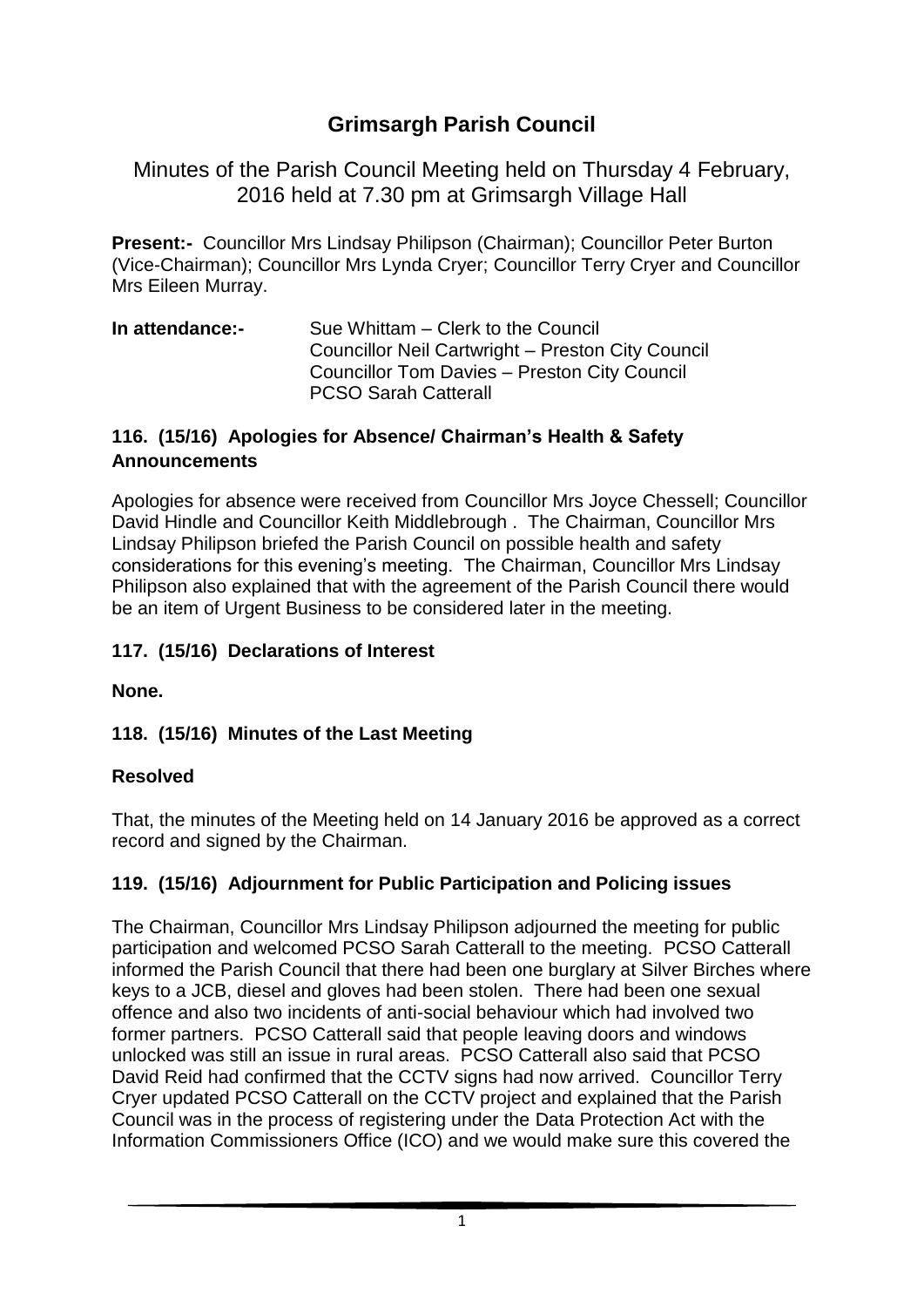CCTV for the village. PCSO Catterall said that PCSO Reid would contact Councillor Terry Cryer to progress the project.

The Chairman, Councillor Mrs Lindsay Philipson thanked PCSO Catterall for updating the Parish Council and then asked Councillor Neil Cartwright and Councillor Tom Davies if they had anything they wished to raise with the Parish Council. Councillor Neil Cartwright said he had attended the Gladman Appeal hearing and had been impressed with the case put forward by the City Council Team and also by local residents including the Chairman who had presented excellent statements against the proposed development. The Parish Council also thanked Councillor Neil Cartwright for attending and speaking at the hearing.

Councillor Mrs Eileen Murray took the opportunity to mention an email that had been sent by Julie Buttle as Secretary to PAC giving an email link to a change.org petition for Parish Council to be given the right of appeal against a planning decision made by a District Council. Councillor Mrs Eileen Murray said she had signed the petition and agreed to send the email link to Councillor Neil Cartwright.

The Chairman, Councillor Mrs Lindsay Philipson informed the Parish Council that the Rotary Club had said thank you for the cheque received from the Parish Council towards the footpath project for the children to walk safely to school.

The Chairman, Councillor Mrs Lindsay Philipson then reconvened the meeting.

### **120. (15/16) Town and Country Planning Act, 1990**

There were no Planning Applications for consideration at tonight's meeting. The Chairman, Councillor Mrs Lindsay Philipson gave an update to the Parish Council on the Gladman Appeal. She reiterated the comments made by Councillor Neil Cartwright and said that the local residents – Jonathan Heaton, Mark Goodwin and Tony Ingham had put forward excellent cases against the Planning Application as did the Officers from Preston City Council. The Chairman also said that the Planning Inspector was very knowledgeable and both Barristers put forward convincing cases but she remained optimistic that we would be successful in defeating the appeal. The Parish Council agreed that the Clerk should send a thank you to those residents referred to above for their contribution to the appeal. All present also thanked the Chairman for representing the Parish Council so excellently at the appeal hearing and putting forward the Parish Council's objection to the Planning Application.

The Chairman, Councillor Mrs Lindsay Philipson also referred to the Wainhomes Development and ongoing problems with flooding. It was noted that the Planning Enforcement Officer was looking into problems as the site and at the moment the Parish Council would keep an eye on the problem and would work to ensure that residents' concerns about flooding were dealt with quickly and efficiently.

## **121. (15/16) CCTV Project Update**

Councillor Terry Cryer gave a brief update to the Parish Council on the CCTV project. He explained that Stephen Snape had confirmed the maintenance costs for the project which were £110 per site per visit and it was recommended that two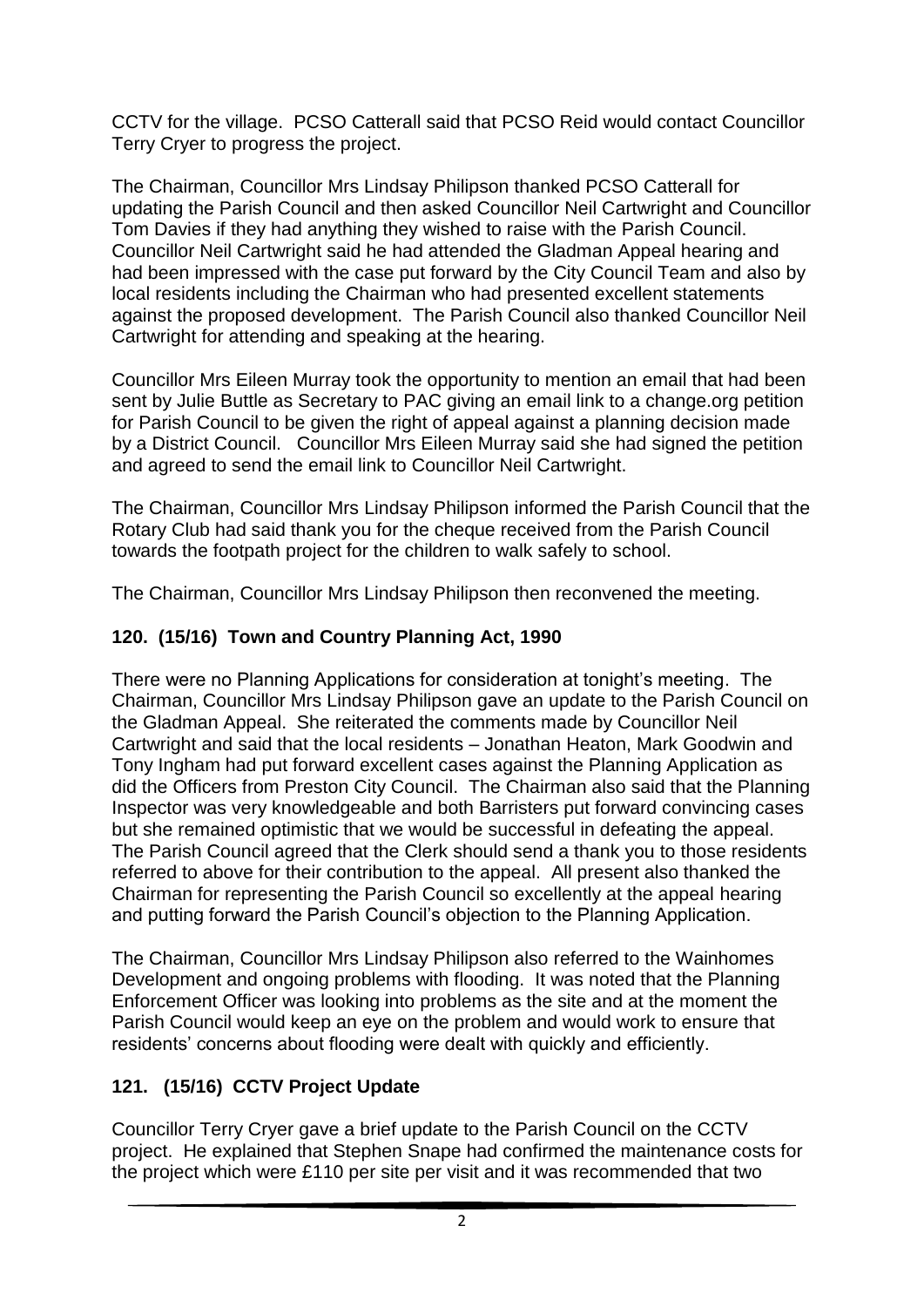maintenance visits were carried out. This would mean that the maintenance costs for the CCTV would be £660 per year. This was agreed by the Parish Council.

The Chairman, Councillor Mrs Lindsay Philipson thanked Councillor Terry Cryer for updating the Parish Council.

#### **Resolved**

That the report is received and noted and that approval is given to the maintenance costs associated with the CCTV project totalling £660 per year.

### **122. (15/16) Bench for Nellie Carbis Millennium Woodland**

The Clerk circulated information on options for the different benches available for the Nellie Carbis Millennium Woodland. It was agreed that the Parish Council would purchase a Balmoral Bench and plaque as this was similar to the last bench purchased by the Parish Council and it had been a good quality bench. This would cost approximately £500 including delivery. It was agreed that the Clerk should progress this matter and agree the wording for the plaque with David Leech's family.

#### **Resolved**

That approval is given to the purchase of a Balmoral Bench and plaque from Cyan at an approximate cost of £500 including delivery and, that the Clerk should progress this matter and agree the wording for the plaque with David Leech's family.

#### **123. (15/16) Best Kept Village Competition 2016**

The Parish Council was asked to consider entering this year's Best Kept Village Competition at a cost of £25. This was agreed.

#### **Resolved**

That, the Parish Council agrees to enter the Best Kept Village Competition 2016 at a cost of £25.00.

#### **124. (15/16) Parish Council Newsletter**

The Chairman, Councillor Mrs Lindsay Philipson asked members of the Parish Council to think about items for our next newsletter which would be our June edition. It was agreed that the Community Engagement Working Group would meet to discuss contributions to the newsletter.

#### **125. (15/16) Financial Matters and banking**

It was noted that we had an estimated £41,996.90 in the bank as at 31 December 2015. We were still awaiting January's bank statement.

#### **Resolved**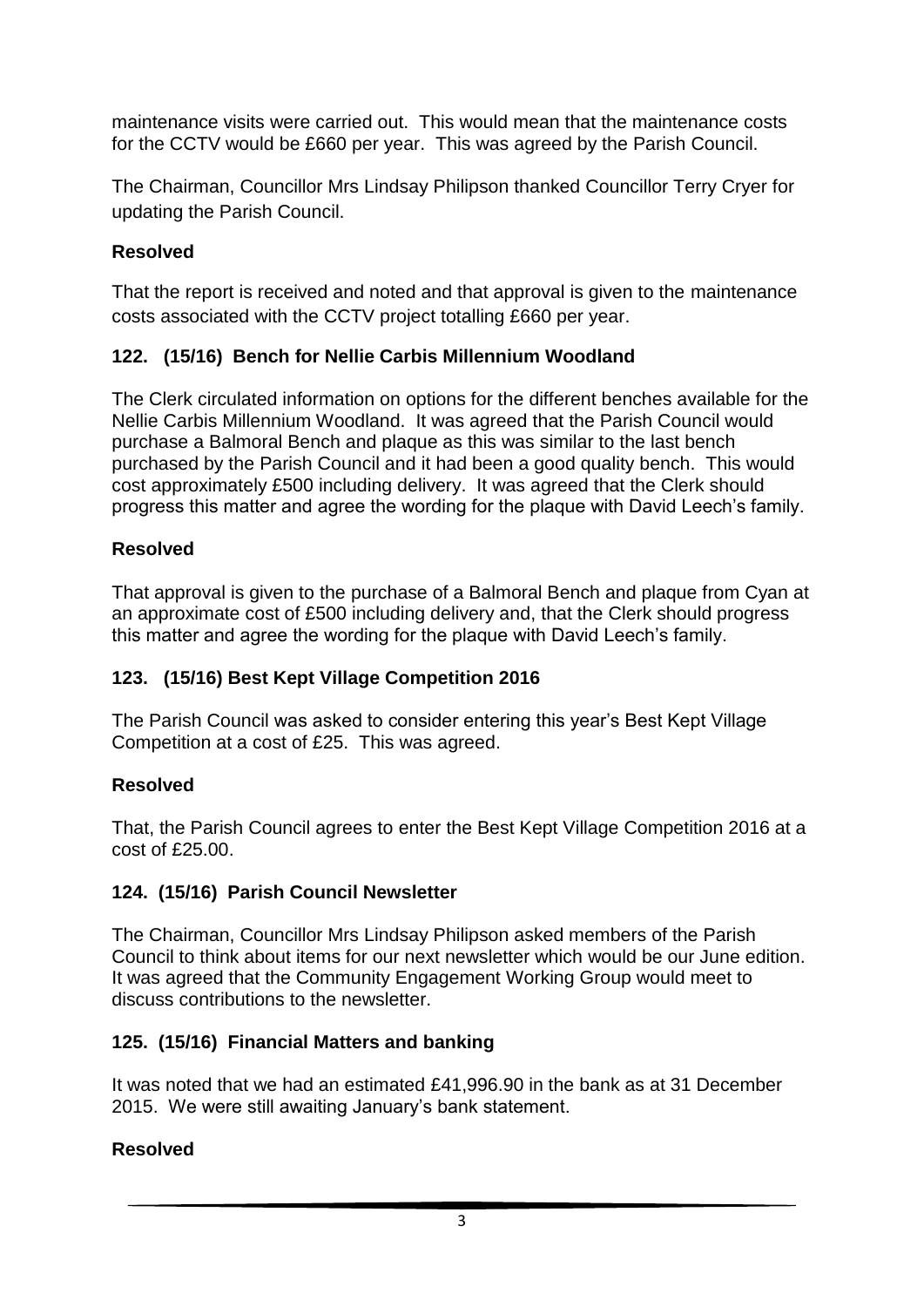1) The following invoices were agreed for payment:-

i) Clerk, Sue Whittam, Salary 4, 11, 18 and 25 January 2016 (4 weeks £677.60 – tax and NI total £545.60 (Cheque no 765).

ii) Adam Cooper, Lengthsman's Salary January, 47 hours @ £13 total £611.00 (Cheque no 766).

### **126. (15/16) Clerk's Report – for information only**

The Clerk reported on the following matters:-

Letter received from Preston City Council regarding the Band D equivalent properties for Grimsargh Parish for 2016/2017. It was noted that the Parish had 966 properties net of estimated exemptions, discounts and collection rate.

Letter received from Preston City Council regarding two Parish Council Representative Seats on the Local Standards Committee – closing date for applications Friday 26 February 2016.

## **127. (15/16) Item of Urgent Business – Grimsargh Solar Farm**

The Chairman, Councillor Mrs Lindsay Philipson proposed that the Grimsargh Solar Farm should be considered as an item of Urgent Business as it could not wait until the next meeting of the Parish Council due to financial implications. This was agreed by all Parish Councillors present at the meeting.

The Clerk reported that she had been contacted by Anesco who had taken over the Solar Farm at Grimsargh as TGC were no longer involved and had sold the project on due to financial difficulties. The Clerk reminded the Parish Council that we had signed an agreement with TGC to receive a Community Benefit as part of the project being carried out in Grimsargh. Unfortunately the agreement had never been finalised and Anesco as the current owners had no obligation to honour an agreement that had not been technically agreed. However, Anesco were prepared to make a one off payment to the Parish Council of £25k. This was based on the size of the solar farm of 2.9MW and as per the original agreement this would mean an annual payment of £2,900 for the next 10 years (£29k in total).

Councillor Mrs Eileen Murray expressed concern about this as the original project had been for two phases of 5.81kw and 6.5kw which would mean that in theory the Parish Council would receive around £100k. On looking at the Planning Applications on the Preston City Council website there had been no indication that a revised application for a smaller scheme had been received.

After discussion it was agreed that the Clerk would find out if the scheme had been reduced and would look to negotiate on behalf of the Parish Council for a suitable one off amount.